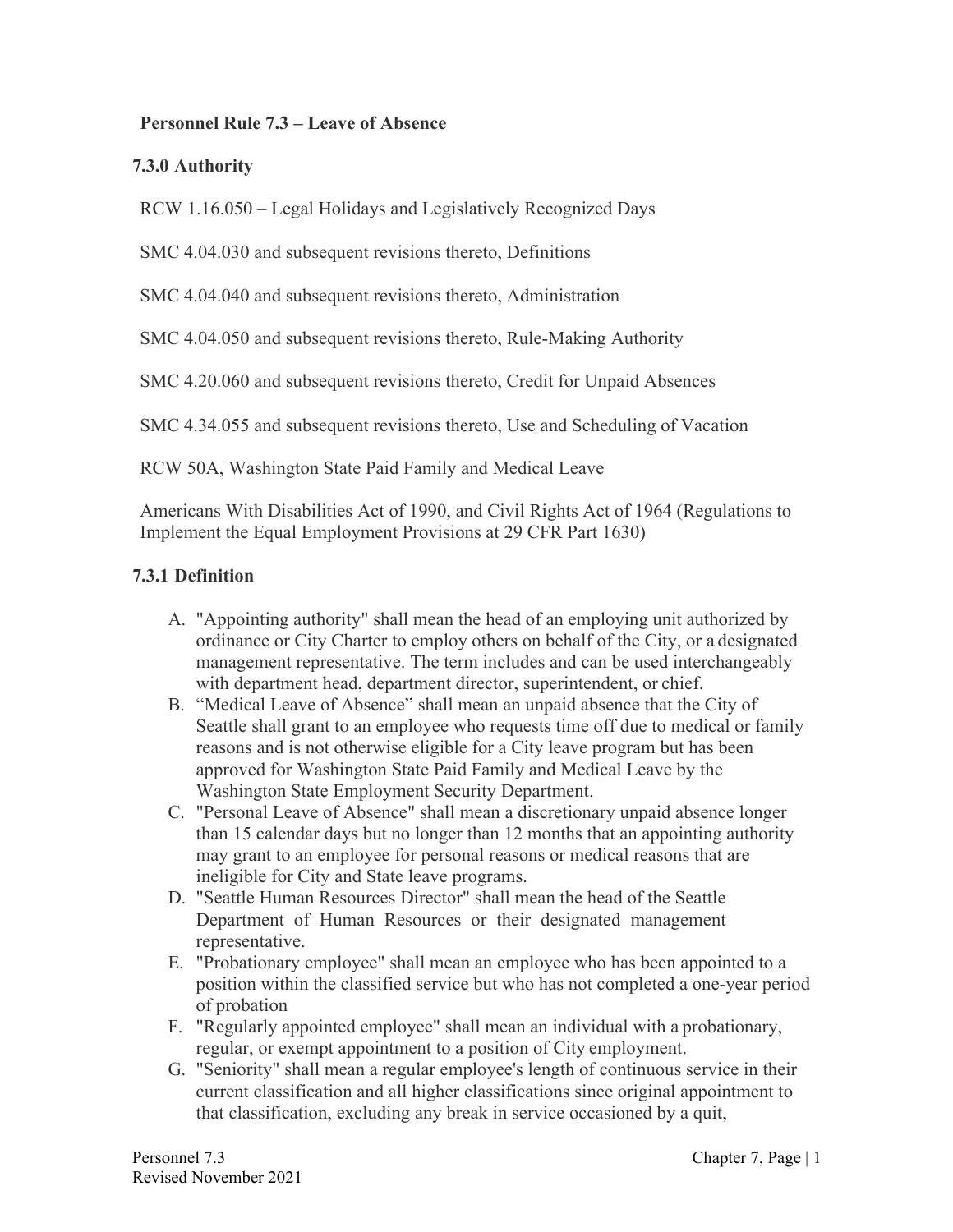resignation, retirement, or discharge.

## **7.3.2 Application of this Rule**

- A. The provisions of this Rule apply to regularly appointed employees.
- B. For regularly appointed employees who are represented under the terms of a collective bargaining agreement, this Rule prevails except where it conflicts with the collective bargaining agreement, any memoranda of agreement or understanding signed pursuant to the collective bargaining agreement, or any recognized and established practice relative to the members of the bargaining unit.
- C. This Rule does not apply to individuals who are employed under the terms of a grant that includes leave of absence provisions that conflict with this Rule.
- D. This Rule does not apply to individuals hired by the City on a temporary, intermittent, or seasonal basis, or for a work schedule of fewer than 20 hours per week, nor does it apply to individuals hired under contract to the City.
- E. Appointing authorities may establish written policies and procedures for the administration of a Personal Leave of Absence to facilitate the management of the personnel system within their employing units, provided that such procedures do not conflict with the provisions of this Rule.
- F. Appointing authorities shall follow the Seattle Human Resources' (SHR) established written policies and procedures for the administration of a Medical Leave of Absence to facilitate the management of the personnel system within their employing units.

## **7.3.3 Medical Leave of Absence for Washington State Paid Family and Medical Leave Qualifying Employees**

- A. An employee shall be granted a provisional Medical Leave of Absence by the appointing authority only when the employee is eligible for Washington State Paid Family and Medical Leave Program and is otherwise ineligible for other City of Seattle leave programs.
- B. An employee's provisional Medical Leave of Absence shall be finalized by the appointing authority only when the appointing authority or their designated management representative receives a copy of the employee's Washington State Paid Family and Medical Leave (SPFML) claim determination notice from the Washington State Employment Security Department (ESD).
- C. An employee's Medical Leave of Absence shall be approved in accordance with their Washington State Paid Family and Medical Leave claim determination notice.
- D. Upon confirmation of return-to-work, an employee must be reinstated to the position from which the employee took their Medical Leave of Absence or to an equivalent position. The employee's right to restoration to the same or equivalent position is no greater than if the employee had been continuously working.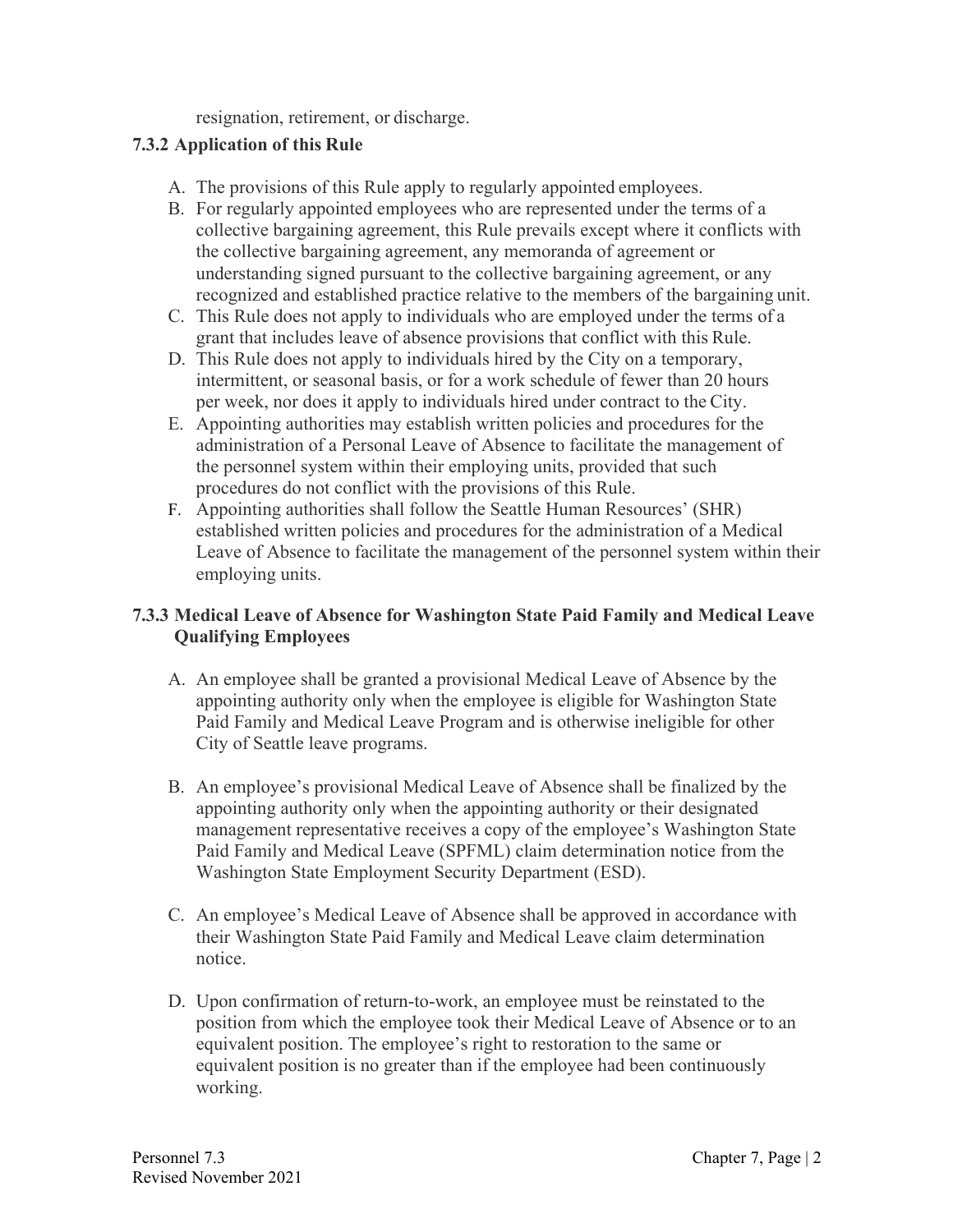- E. An employee with less than six months of employment with the City of Seattle who has been granted a Medical Leave of Absence shall have job protection up to the date they become eligible for a City leave. To maintain such job protection after the employee's eligibility date for a City leave and while on Washington State Paid Family and Medical Leave, the employee shall apply for and be approved for a City leave within 15 days after their eligibility date.
- F. The appointing authority may require a medical release upon the employee's return from a medical leave of absence for their own medical condition to verify that the employee is able to perform the essential functions of the job.
- G. An employee who fails to return to work from a medical leave of absence for any reason and who does not obtain the appropriate approvals for an extension of, or an additional leave of absence shall be treated as a voluntary resignation. The appointing authority will provide the employee written notice via personal delivery or certified mail of this intended personnel action. If the employee fails to respond to the notice within five business days of the notice being sent, the personnel action will be final on the date the leave of absence was scheduled to end.
- H. Should the employee exhaust both their Washington State Paid Family and Medical Leave and City leave benefits due to the employee's own medical condition, the employee may seek leave under sections 7.3.4 or 7.3.5 of this Personnel Rule.

# **7.3.4 Personal Leave of Absence**

- A. An employee may request, and the appointing authority may grant a leave of absence without pay for minimum of 15 days and a maximum of 12 consecutive months for personal reasons or medical reasons for which the employee is ineligible for a City and State leave benefit.
- B. The appointing authority shall not approve a personal leave of absence for medical reasons if the employee's request qualifies for City Family and Medical Leave and the employee has not exhausted their unpaid City Family and Medical Leave entitlement hours.
- C. All terms and conditions of a personal leave of absence, including whether the employee's job will be held for their return, shall be established in writing by the appointing authority prior to the commencement of the leave.
	- 1. An employee shall have no greater right to reinstatement than if the employee had been continuously working during the leave period.
	- 2. If a personal leave of absence is granted to an employee by their appointing authority due to medical reasons not eligible for City and State leave benefits:
		- To monitor the employee's medical progress and to manage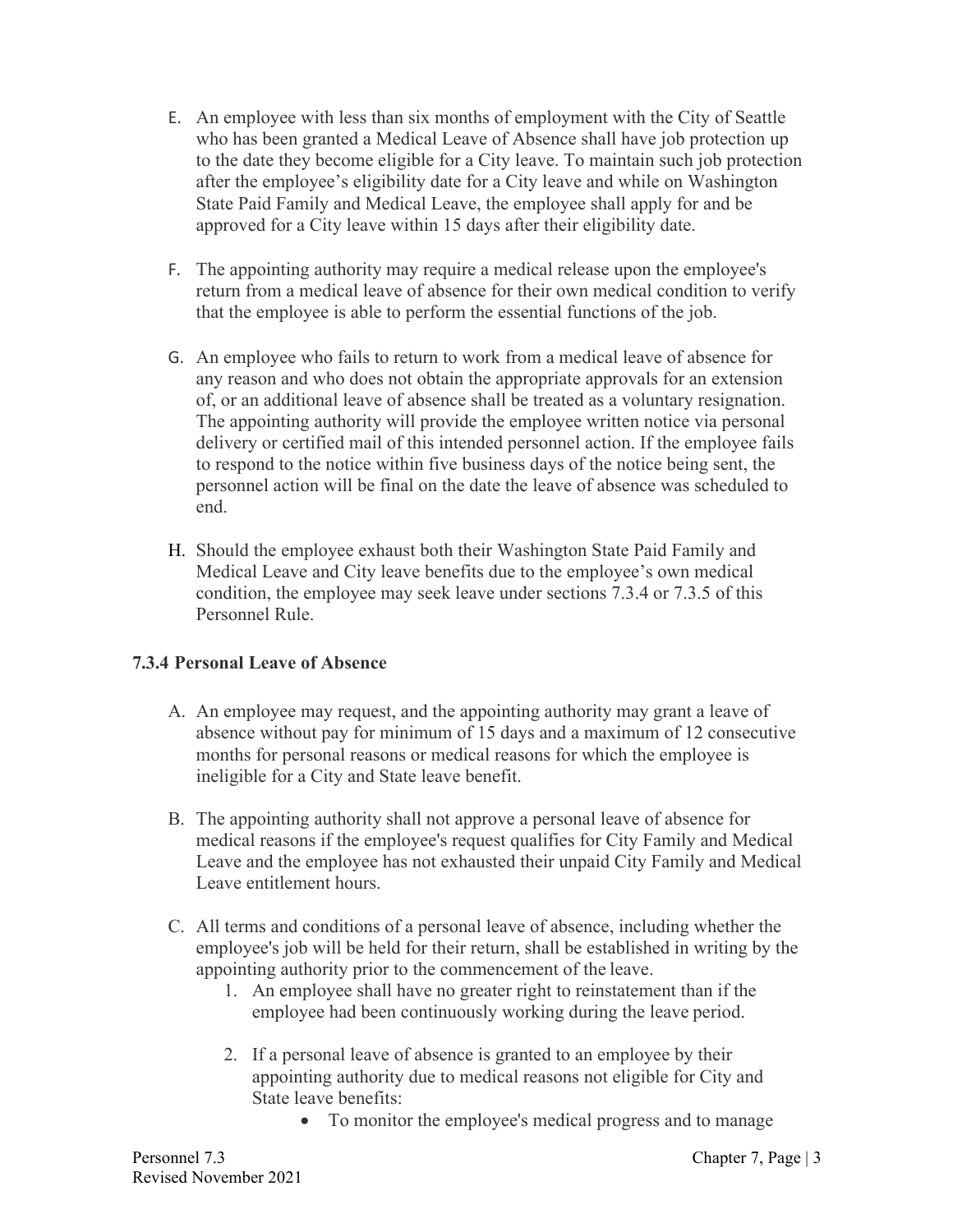workload issues arising from the employee's absence, the appointing authority may require an employee to produce certification from a health care provider of the continuing need for personal leave of absence due to medical reasons on a regular basis but not more frequently than once every 30 days. The appointing authority may withhold approval of each additional period of leave pending receipt of such certification.

- The appointing authority may require a medical release upon the employee's return from a leave of absence for their own medical condition to verify that the employee is able to perform the essential functions of the job.
- D. With the approval of the appointing authority, an employee need not exhaust the paid leave balances for which the employee is eligible prior to taking a personal leave of absence. However, an employee's accumulated sick leave must be used before an employee is granted a personal leave of absence for medical reasons for which they are not receiving workers' compensation benefits.
- E. An employee whose request for a personal leave of absence for medical reasons is approved shall not accept employment elsewhere without the prior approval of the appointing authority.
- F. All requests for a personal leave of absence shall be made by the employee in writing to their appointing authority. Such requests shall specify the general nature of the request (e.g., "care of a family member after exhausting city and state leave benefit," "extended vacation," etc.) and the employee's expected date of return to work.
- G. Extension of a personal leave of absence beyond 12 months requires the concurrence of both the appointing authority and the Seattle Human Resources Director.
- H. An employee who fails to return to work from a personal leave of absence for any reason and who does not obtain the appropriate approvals for an extension or an additional leave of absence shall be treated as a voluntary resignation. The appointing authority will provide the employee written notice via personal delivery or certified mail of this intended personnel action. If the employee fails to respond to the notice within five business days of the notice being sent, the personnel action will be final on the date the leave of absence was scheduled to end.

### **7.3.1 Leave of Absence as an ADA/WLAD Reasonable Accommodation**

A. The appointing authority shall approve a leave of absence for medical reasons as a reasonable accommodation under the Americans with Disabilities Act (ADA) and the Washington Law Against Discrimination (WLAD) under the following conditions, except where such leave of absence constitutes an undue hardship.

Personnel 7.3 Chapter 7, Page | 4 Revised November 2021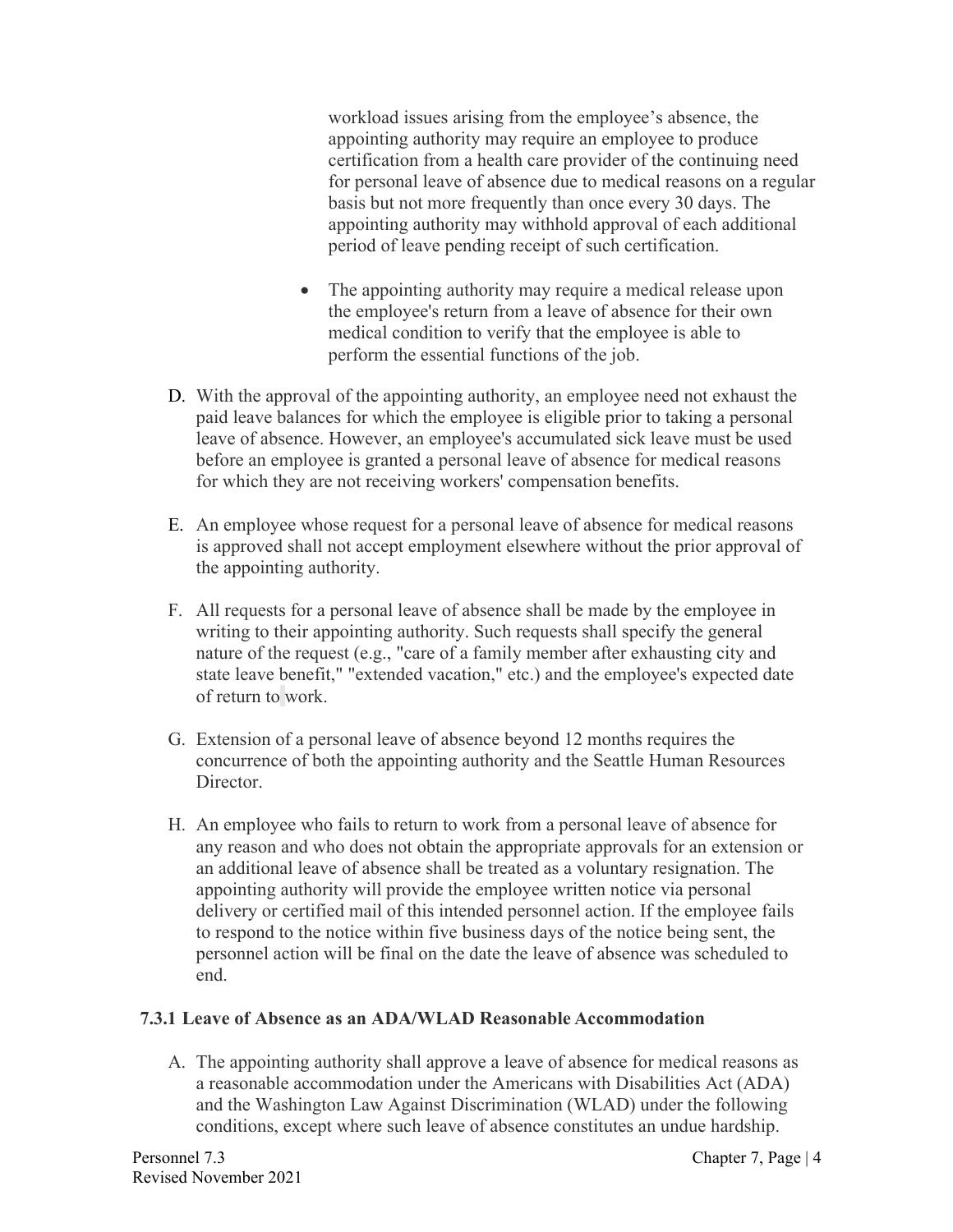- 1. A leave of absence as a reasonable accommodation shall be approved when the employing unit and the Seattle Human Resources Director have been otherwise unable to accommodate the employee's disability with modifications to the employee's job, work environment, or other conditions of employment, or with a reassignment to another job for which the employee is qualified, with or without accommodation. The purpose of a leave of absence as a reasonable accommodation approved under this Rule is to permit the employee and the City to continue to search for an appropriate job placement.
- 2. A leave of absence as a reasonable accommodation shall be approved when the employee's disabling condition is not stabilized, making modifications to their job, work environment or other conditions of employment premature. The purpose of a leave of absence as a reasonable accommodation approved under this Rule is to provide the employee with time for such treatment or rehabilitation as is necessary to stabilize their condition.
- B. The appointing authority may require such job-related medical information as is necessary to ascertain the appropriateness of a leave of absence as a reasonable accommodation .
- C. A leave of absence as a reasonable accommodation approved under ADA/WLAD shall be unconditional. However, depending on the employee's disability, the guarantee of restoration may be to an equivalent City employment rather than to a specific position. In addition, the employee's right to restoration is no greater than if the employee was not on leave of absence.
- D. A leave of absence as a reasonable accommodation approved under ADA/WLAD shall not exceed 12 months duration without the concurrence of the appointing authority and the Seattle Human Resources Director.

### **7.3.2 Unpaid Religious Days**

- A. Pursuant to the authority of RCW 1.16.050, an employee is entitled to two unpaid days per calendar year for a reason of faith or conscience or an organized activity conducted under the auspices of a religious denomination, church, or religious organization. These days shall be taken in increments of a whole calendar day and may not be carried over from year to year.
- B. An employee may take the unpaid religious days at any time with supervisory approval. The employee's supervisor or other management representative may deny the use of an unpaid religious day if the employee is necessary to maintain public safety, or if the employee's absence creates an undue hardship as defined by the Washington State Office of Financial Management.
- C. Effect of unpaid religious days on an employee's service credit shall be consistent with Personnel Rule 7.3.6.